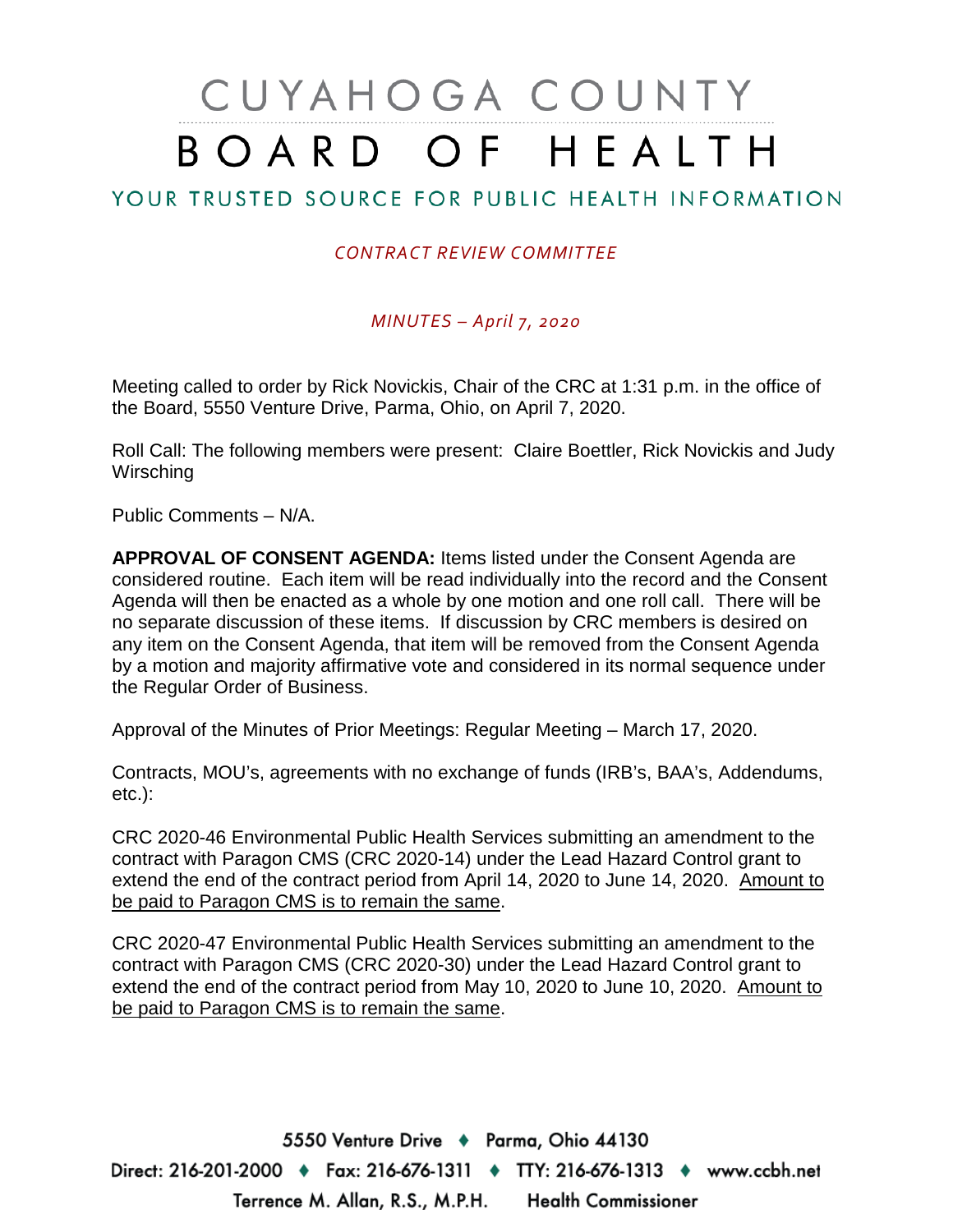CRC 2020-48 Prevention and Wellness Services submitting Memorandums of Understanding (MOUs) with the following agencies under the under the Teen Wellness Initiative (TWI) grant from March 1, 2020 through June 30, 2020. No exchange of funds.

Beech Brook Case Western Reserve University OhioGuidestone

It was moved by Claire Boettler, seconded by Judy Wirsching, that the consent agenda, including the minutes of the March 17, 2020 CRC meeting be approved.

The Secretary called the roll:

Ayes: Claire Boettler, Rick Novickis and Judy Wirsching

#### **CONTRACTS AND AWARDS:**

Tabled Items

None

New Items For Review

Bid/Quote Openings ≥ \$25,000.00

Lead Program Bid Openings presented by: Morgan Hammonds

It was moved by Claire Boettler, seconded by Rick Novickis that the following quote (CRC 2020-49) for 1556-58 Belmar Rd., Up & Down, East Cleveland, Ohio 44112 be accepted as the lowest and best, and a recommendation that a contract be awarded to American Builders & Applicators in an amount not to exceed \$26,275.00 be submitted to the Board for approval (ref. enclosed).

The Secretary called the roll:

Ayes: Claire Boettler, Rick Novickis and Judy Wirsching

Bid/Quote Openings < \$25,000.00

None

Expenditures: Contracts up to \$25,000.00

It was moved by Judy Wirsching, seconded by Claire Boettler that the addendum (CRC 2020-50) to the contract with Green Home Solutions (CRC 2020-15) under the Lead

5550 Venture Drive + Parma, Ohio 44130 Direct: 216-201-2000 ♦ Fax: 216-676-1311 ♦ TTY: 216-676-1313 ♦ www.ccbh.net Terrence M. Allan, R.S., M.P.H. **Health Commissioner**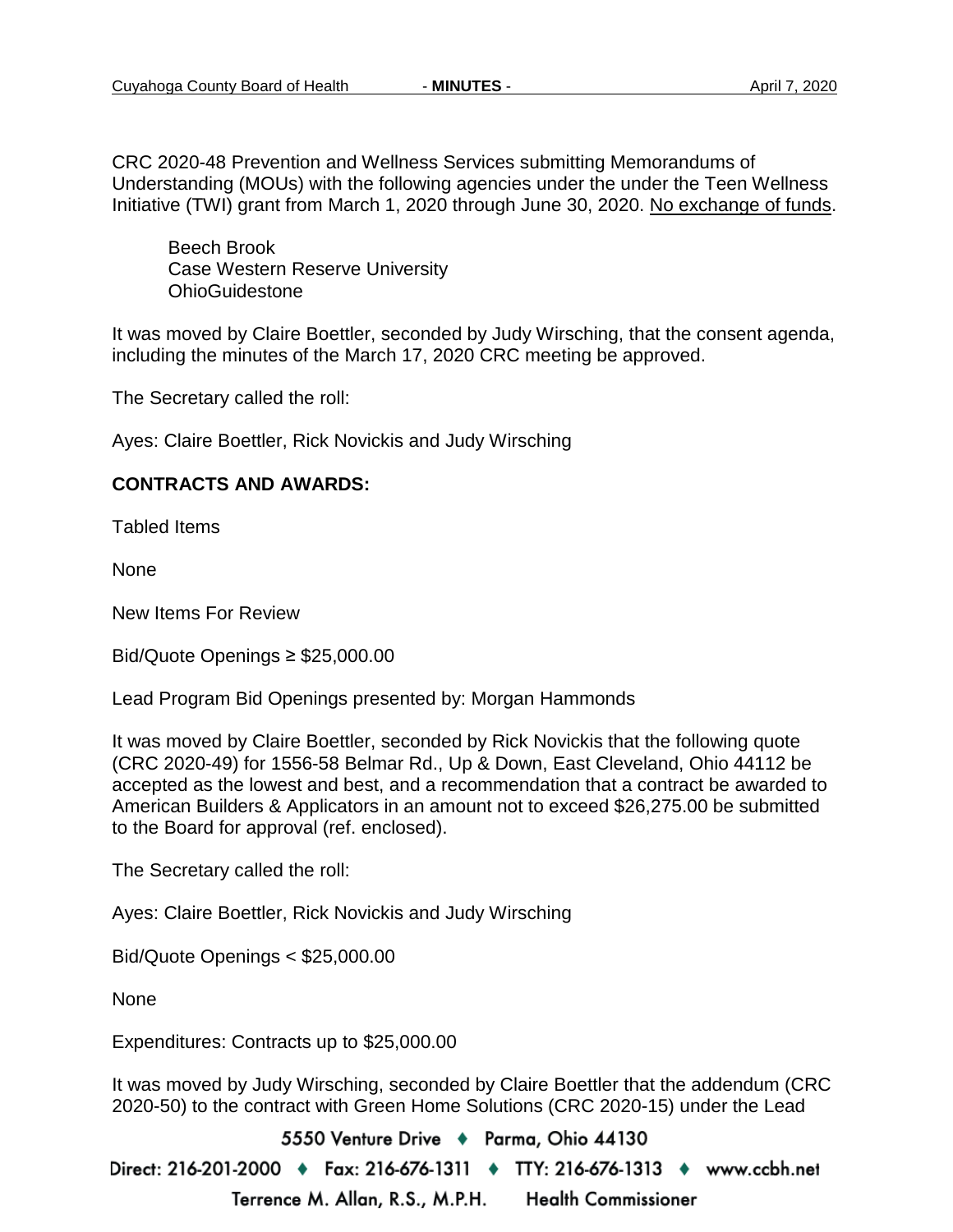Hazard Control grant to increase the amount to be paid to Green Home Solutions from \$16,800.00 to \$17,150.00.0 be approved.

Presented by: Morgan Hammonds

Purpose: To complete additional work found during the project completion.

Funding Source: 100% reimbursable through the Lead Hazard Control grant.

The Secretary called the roll:

Ayes: Claire Boettler, Rick Novickis and Judy Wirsching

It was moved by Rick Novickis, seconded by Judy Wirsching that the contracts (CRC 2020-51) with the following agencies under the HRSA Ryan White Part A Program grant from March 1, 2020 through February 28, 2021 be approved:

|                                   | Amount to be paid |
|-----------------------------------|-------------------|
|                                   | not to exceed:    |
| <b>AIDS Healthcare Foundation</b> | \$6,500.00        |
| Near West Side                    | \$6,200.00        |
| <b>Promesa Consulting Group</b>   | \$24,500.00       |
| Tech-Logix Systems                | \$23,000.00       |

Presented by: Claire Boettler

Purpose: To provide services to low-income, uninsured and underinsured HIV positive persons.

Funding Source: 100% reimbursable through the FY2020 HRSA Ryan White grant.

The Secretary called the roll:

Ayes: Claire Boettler, Rick Novickis and Judy Wirsching

Revenue Generating Agreements up to \$25,000.00

None

Contract Rescissions

None

Other Business.

5550 Venture Drive + Parma, Ohio 44130

Direct: 216-201-2000 ♦ Fax: 216-676-1311 ♦ TTY: 216-676-1313 ♦ www.ccbh.net Terrence M. Allan, R.S., M.P.H. Health Commissioner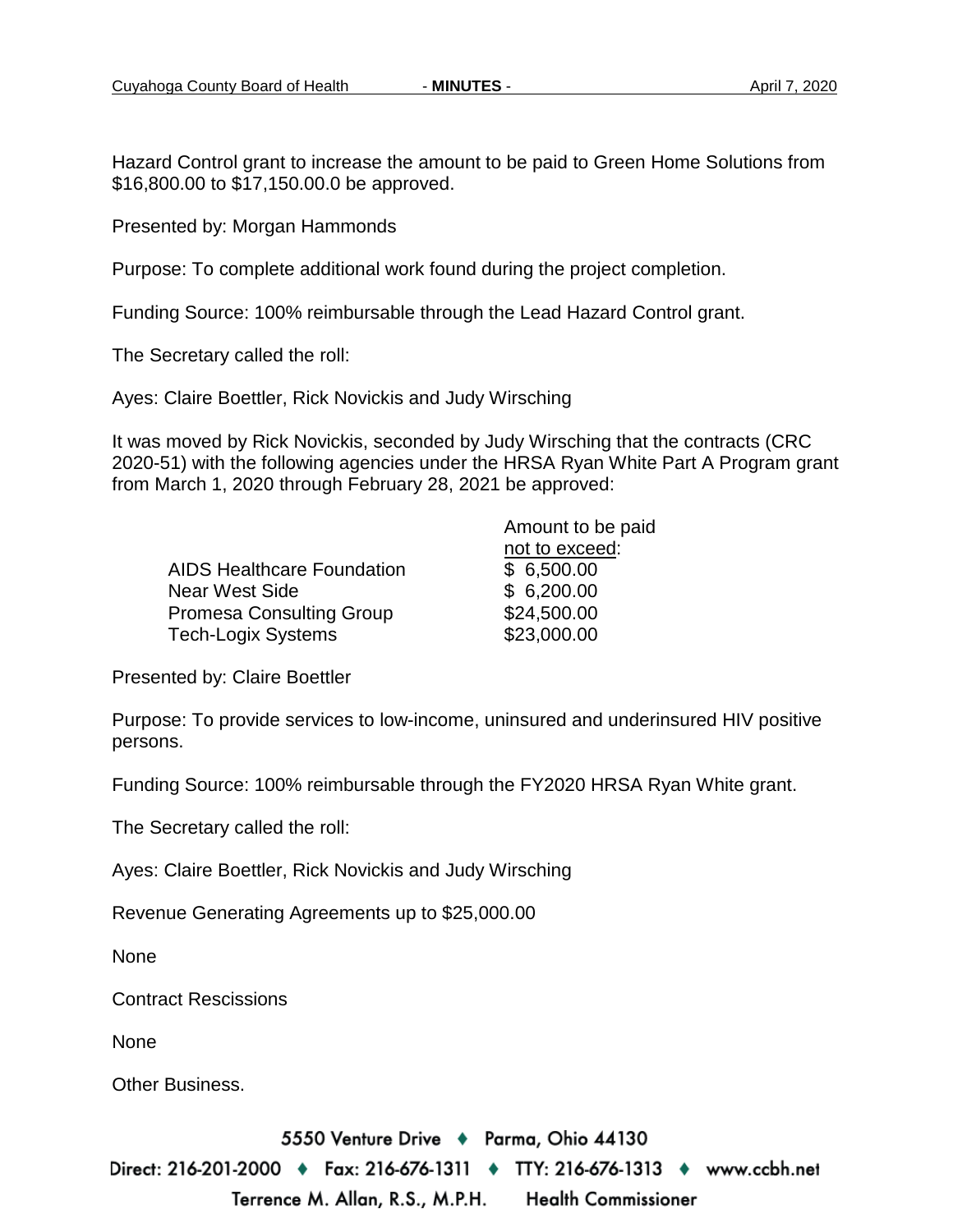| <b>Chapter:</b>                | <b>Personnel Manual</b>        | Policy No. 4-7 |
|--------------------------------|--------------------------------|----------------|
| Title:                         | <b>Work Week, Compensation</b> |                |
| <b>Current Effective Date:</b> | <b>April xx, 2020</b>          |                |

- 2. No more than two persons shall be permitted to share a single employment position.
- 3. Each Employee must be screened as all other employees are for a full time position.
- 4. The two employees are eligible for benefits such as sick time, vacation time, or Health care benefits.
- 5. The two employees shall work according to a schedule agreeable with their Immediate Supervisor. For example, employee A could work three days one week and two days the second week while employee B would work the opposite.
- 6. Generally, the two employees will end up working what amounts to part time work. However, there may be times when one of the employees is off, out of town and the other will fill in for that person while they are gone.
- 7. Employees shall sign an agreement in the form found in Appendix
- **B.** All other rules and regulations of the employee manual or work rules of the Service Area shall be followed by the job sharing employees.

**Terry Allan Health Commissioner** 

 $2020$